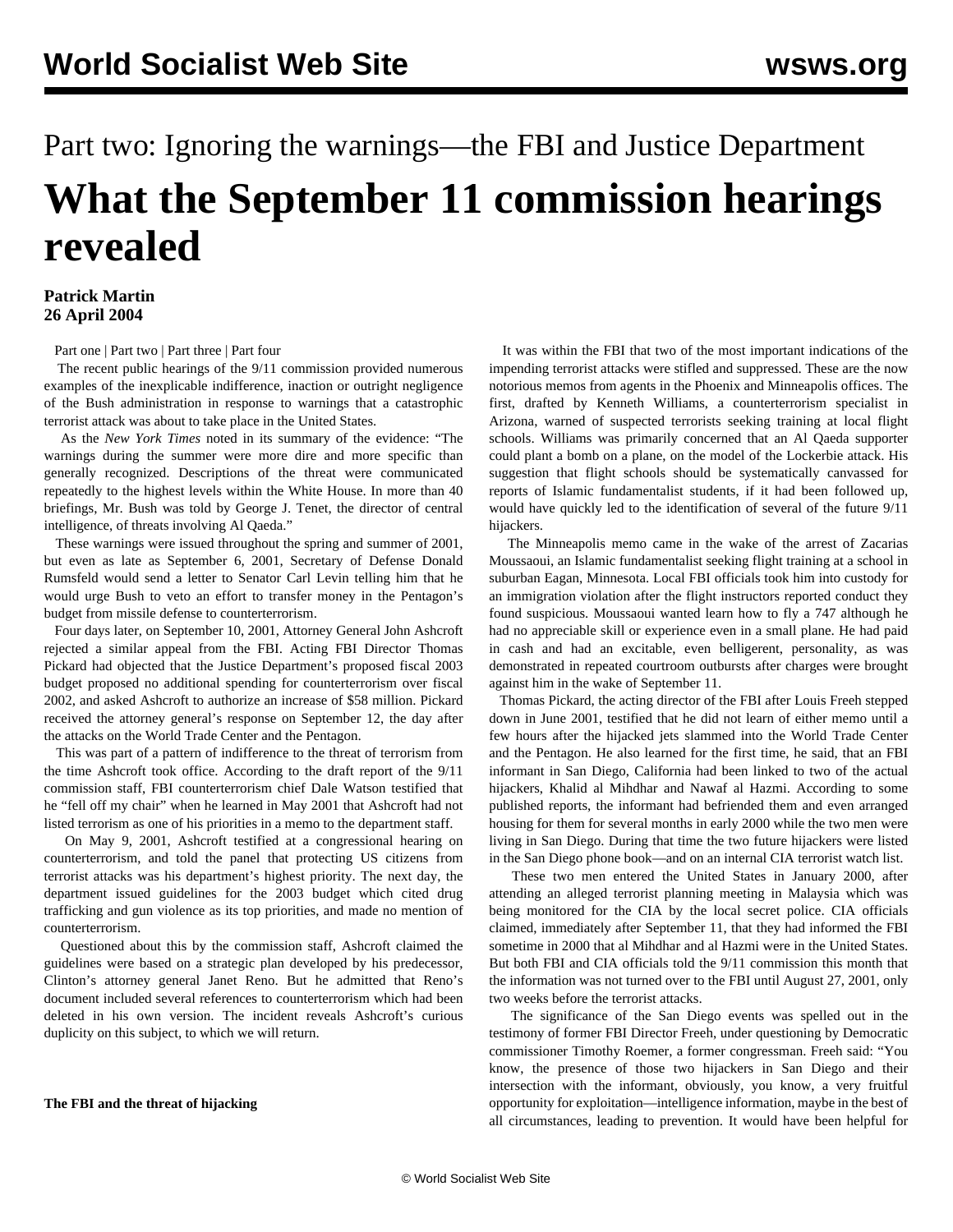the FBI at that particular point in time to know the names of those two individuals.... if all of that had worked the way it could have worked and that informant, as well as informants all over the FBI's domain, were tasked to find out information about two specific people, you could have had a completely different result."

 According to testimony to the 9/11 commission, the CIA did not enter the names of al Mihdhar or al Hazmi on the official TIPOFF roster which notifies the Immigration and Naturalization Service (INS) and other federal agencies that the person in question is a suspected terrorist. No explanation has been offered for the reason for this failure. As it happened, after the CIA finally notified the FBI, the information was routed to the New York City office of the bureau—the destination al Mihdhar and al Hamzi had indicated in their visa applications. The New York office determined that the two men had never arrived there, and forwarded their names to the Los Angeles office for further investigation, on September 11, 2001. The FBI agent who handled the San Diego informant told the commission that if he had been told the two men were wanted for questioning, "I'm sure we could have located them, and we could have done it within a few days."

#### **Pickard vs. Ashcroft**

 Pickard expressed concerns about Ashcroft's attitude to terrorism that were similar to those of Dale Watson, also citing the omission of counterterrorism from the May 10 memorandum. Even more striking was his statement, in an interview with the commission staff, that after he briefed the attorney general twice on terrorist threats during the summer of 2001, Ashcroft told him "he did not want to hear this information anymore."

 Pickard repeated this charge in the course of the following exchange with commission member Richard Ben-Veniste, a former Watergate special prosecutor:

 Ben-Veniste: You had some seven or eight meetings with the attorney general?

 Pickard: Somewhere in that number. I have the exact number, but I don't know the total.

 Ben-Veniste: And according to the statement that our staff took from you, you said that you would start each meeting discussing either counterterrorism or counterintelligence. At the same time the threat level was going up and was very high. Mr. Watson had come to you and said that the CIA was very concerned that there would be an attack. You said that you told the attorney general this fact repeatedly in these meetings. Is that correct?

Pickard: I told him at least on two occasions.

 Ben-Veniste: And you told the staff according to this statement that Mr. Ashcroft told you that he did not want to hear about this anymore. Is that correct?

Pickard: That is correct.

 Ashcroft strongly denied Pickard's account, in the following exchange with a friendly commissioner, Republican Jim Thompson, the former governor of Illinois:

 Thompson: Acting Director Pickard testified this afternoon that he briefed you twice on Al Qaeda and Osama bin Laden and when he sought to do so again you told him you didn't need to hear from him again. Can you comment on that please?

 Ashcroft: First of all, Acting Director Pickard and I had more than two meetings. We had regular meetings. Secondly, I did never speak to him saying that I did not want to hear about terrorism. I care greatly about the safety and security of the American people and was very interested in terrorism and specifically interrogated him about threats to the American people and domestic threats in particular.

 Remarkably, there was no attempt by any of the 9/11 commissioners to determine whose account was true. Each man testified on national television, under oath, within a few hours of the other, giving diametrically opposed versions of events. One or both of these men—the head of the Justice Department and the head of the FBI—are lying about a central fact of the events leading up to September 11, a fact which has barely been commented on in the media.

 In this instance, there is no obvious reason why Pickard, who retired from the FBI in December 2001, should be lying about Ashcroft's conduct. The attorney general, on the other hand, has a clear motive for twisting the truth—and this is not the only instance in which Ashcroft appears to have done so.

 Both Ashcroft and Pickard said they were unaware that President Bush had asked for a report on possible domestic attacks by Al Qaeda and had not been consulted in the preparation of the Presidential Daily Brief of August 6, 2001, which carried the headline, "Bin Laden Determined to Strike within US." The PDB claimed that the FBI was then engaged in 70 full field investigations into Al Qaeda, although both Ashcroft and Pickard said they did not know how the CIA had come up with that figure.

 Ashcroft said he did not have access to the PDBs before September 11, but this effort to portray himself as largely outside the loop on national security matters was punctured in questioning by Jamie Gorelick, a Democratic commissioner who was deputy attorney general in the Clinton administration:

 Gorelick: Now here is my question: You did not get the Presidential Daily Brief, but you did get the senior executive intelligence brief that was provided to the next rung of the government. Is that correct? You got that daily?

Ashcroft: The SEIB...

Gorelick: The SEIB.

Ashcroft: ... was available to me.

 Gorelick: On August 7, 2001, a SEIB that reflected much of—although it was not identical to—much of the content of the August 6 Presidential Daily Brief came out. And I would like to ask you if you remember seeing a document headed, "Terrorism: Bin Laden Determined To Strike In The United States," in the SEIB.

 Ashcroft: I was briefed, and items of interest were noted for me from time to time by my staff.

#### **A provocation from the attorney general**

 Ashcroft thus attempted, at several points in his appearance before the commission, to minimize or deny any responsibility for the Bush administration's failure to prevent the September 11 attacks. But the most defensive—and therefore most revealing—moment of his testimony came in his opening statement, when he launched a brazen and transparently false attack on Democratic commissioner Gorelick.

 He began this portion of his statement with the following declaration: "Had I known a terrorist attack on the United States was imminent in 2001, I would have unloaded our full arsenal of weaponry against it. Despite the inevitable criticism, the Justice Department's warriors, our agents and our prosecutors, would have been unleashed. Every tough tactic we have deployed since the attacks would have been deployed before the attacks."

 As we have already seen, this claim of ignorance is a brazen lie. Ashcroft was repeatedly warned of an impending attack on the United States, both in briefings from Pickard and through the circulation of